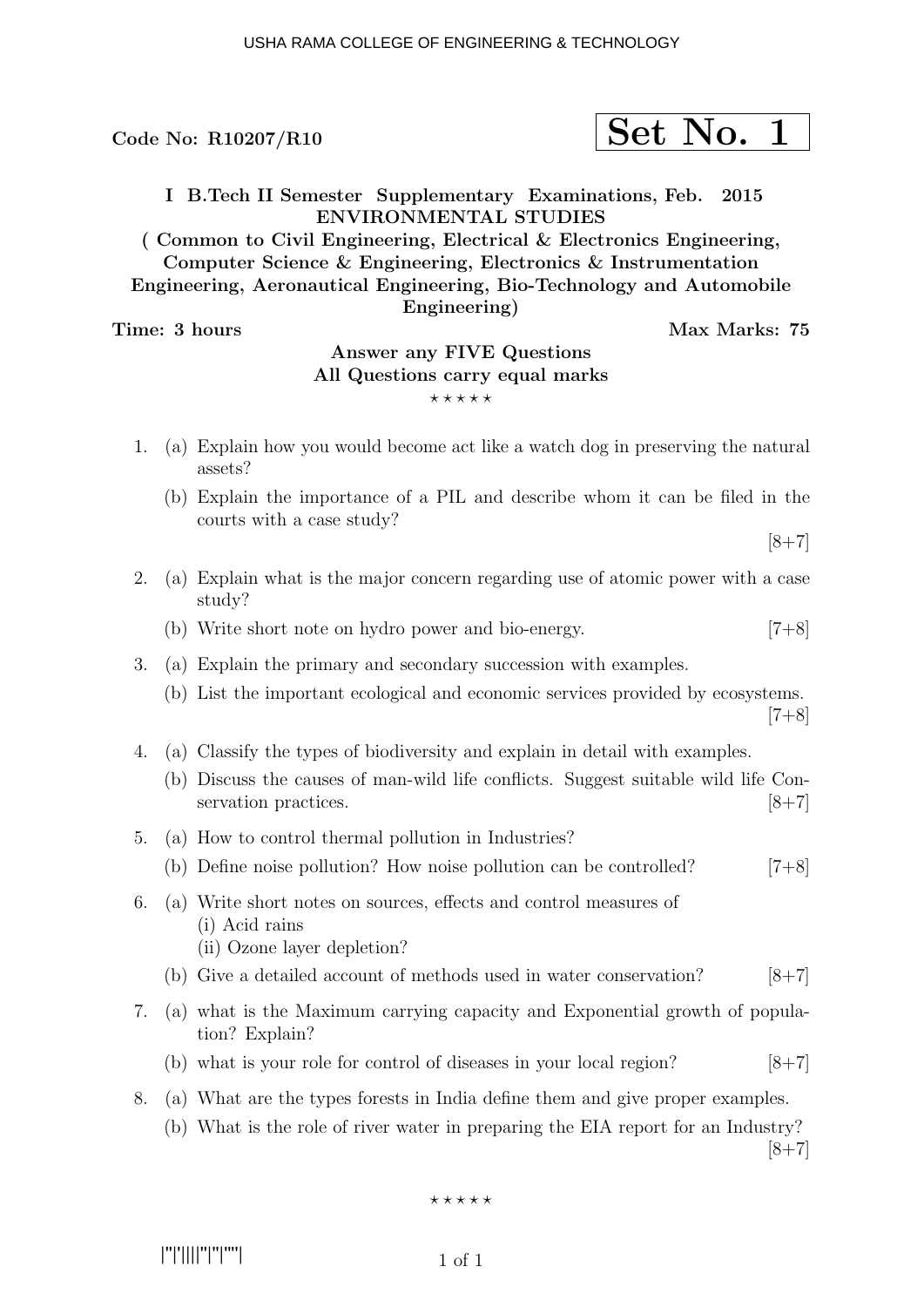Code No:  $R10207/R10$ 

$$
\fbox{Set No. 2}
$$

I B.Tech II Semester Supplementary Examinations, Feb. 2015 ENVIRONMENTAL STUDIES

( Common to Civil Engineering, Electrical & Electronics Engineering, Computer Science & Engineering, Electronics & Instrumentation Engineering, Aeronautical Engineering, Bio-Technology and Automobile Engineering)

Time: 3 hours Max Marks: 75

## Answer any FIVE Questions All Questions carry equal marks  $***$ \*\*

- 1. (a) What needs to be done to ward off the menace of carbon-emissions? (b) Explain 'stone cancer'. Discuss the role of ozone layer in the atmosphere. [8+7]
- 2. Explain fossil fuel, write a detailed note on the merits and demerits of any three non-renewable energy sources and their impacts on environment and man? [15]
- 3. Discuss the energy flow models in an ecosystem? [15]
- 4. (a) What is Red Data Book? What do you mean by extinct, endangered, vulnerable and rare species.
	- (b) Explain about scientific value of biodiversity.  $[10+5]$
- 5. (a) Industrialization, green revolution and urbanization have caused lot of pollution problems in the last fifty years. Explain and quantify the damages?
	- (b) What are hydrological and climatologically disasters, explain?  $[8+7]$
- 6. (a) Define Rain water harvesting? Explain modern and ancient methods of Rain water harvesting to conserve water?
	- (b) Explain watershed management reclamation practices? [8+7]
- 7. Write the following
	- (a) occupational health hazards
	- (b) water born diseases
	- (c) Air born diseases  $[5+5+5]$
- 8. (a) What are the perennial and seasonal rivers explain with examples.
	- (b) How does the podu culture will affect the greenery of mountains and hills?

 $|8+7|$ 

 $***$ \*\*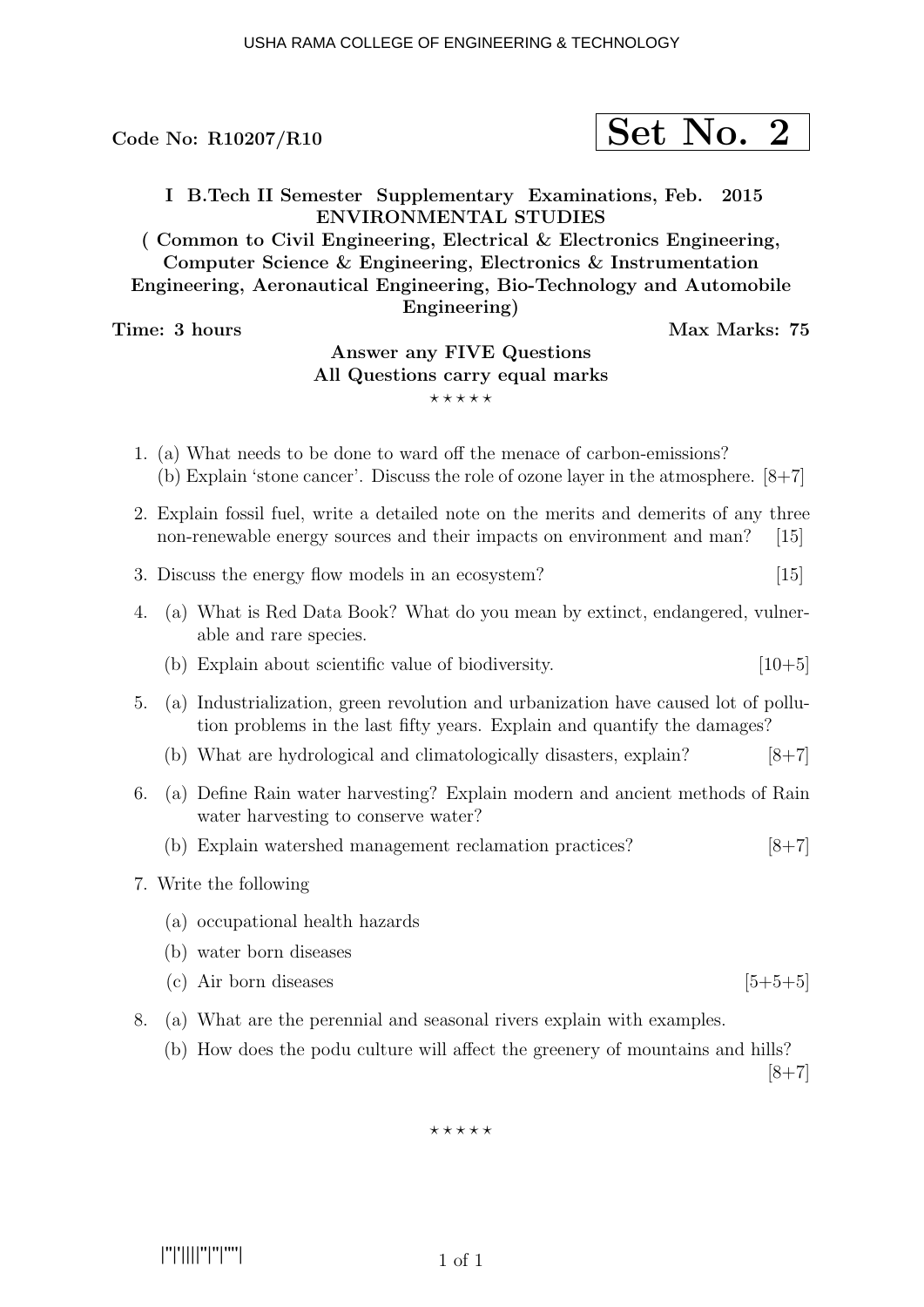Code No:  $R10207/R10$ 

$$
\fbox{Set No. 3}
$$

I B.Tech II Semester Supplementary Examinations, Feb. 2015 ENVIRONMENTAL STUDIES

( Common to Civil Engineering, Electrical & Electronics Engineering, Computer Science & Engineering, Electronics & Instrumentation Engineering, Aeronautical Engineering, Bio-Technology and Automobile Engineering)

Time: 3 hours Max Marks: 75

## Answer any FIVE Questions All Questions carry equal marks  $***$ \*\*

- 1. Explain different types of environments and describe the three important constituents of physical environment? How will you differentiate between microclimate and weather. [15]
- 2. Explain the use of solar energy for the purpose of Solar water heating, Solar cooking, Solar electric power generation, Solar green houses and Solar drying of agriculture animal products. [15]
- 3. Explain why the following are important:
	- (a) Coral reefs
	- (b) Mangroves
	- (c) Coastal wetlands and estuaries  $[5+5+5]$
- 4. (a) Classify the types of biodiversity and explain in detail with examples. (b) Discuss the causes of man-wild life conflicts. Suggest suitable wild life Conservation practices.  $[8+7]$
- 5. (a) How does industrial waste cause water pollution? Write about biodegradable and non biodegradable pollutants?
	- (b) How do agricultural chemicals cause water pollution?  $[8+7]$
- 6. (a) Discuss the salient features of Wild life (protection)Act,1972
	- (b) Discuss the salient features of Forest (conservation) Act,  $1980$  [8+7]
- 7. (a) Write the aims and objective of 'family welfare programmes'
	- (b) Enumerate different programmes which have been formulated for women and child welfare. [7+8]
- 8. (a) Explain how Industrilisation and Urbazination leads to the pollution do.
	- (b) Explain your general observations when you visit near by solid waste management site.  $[8+7]$

 $***$ \*\*

|''|'||||''|''|''''|